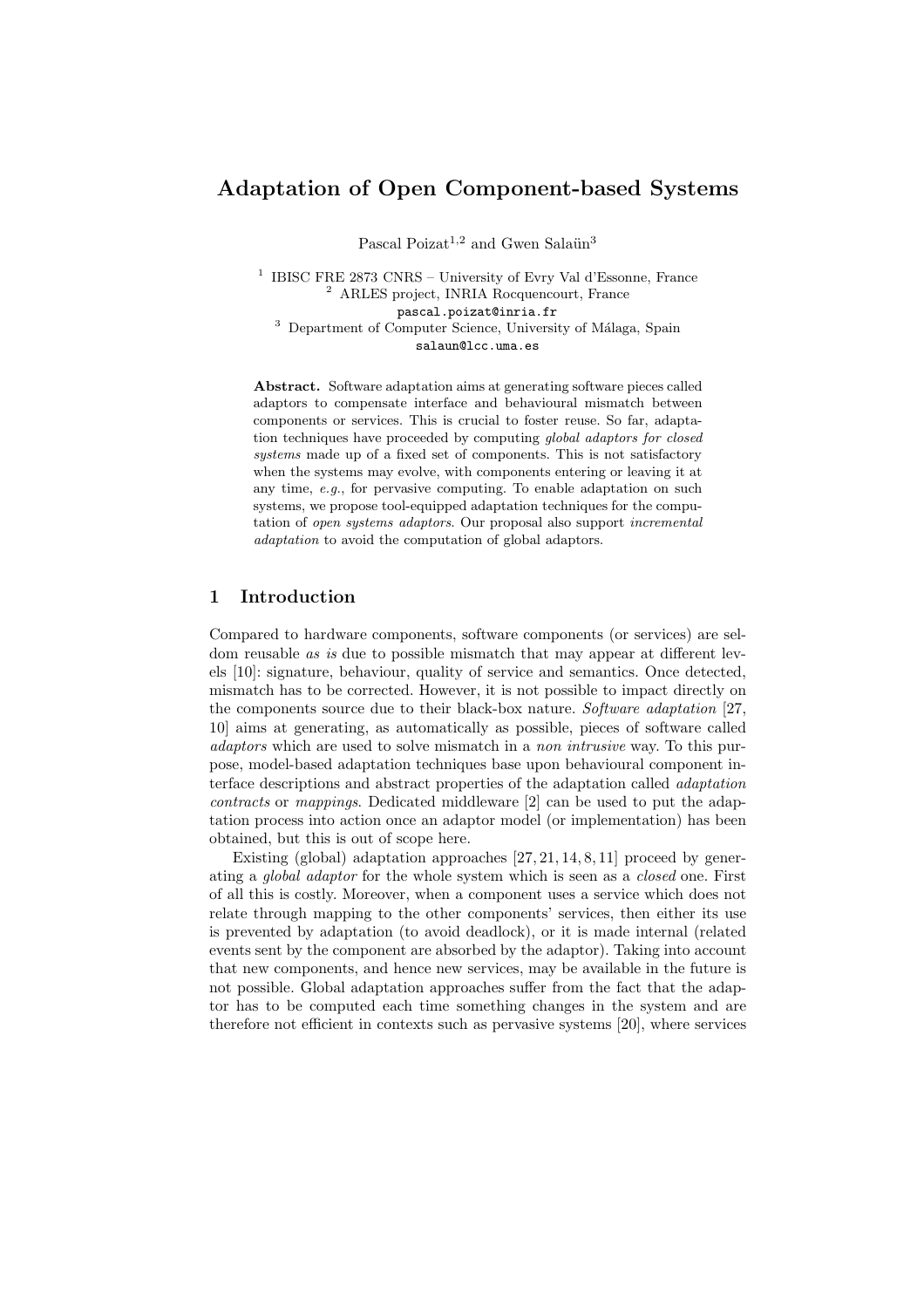are not fixed or known from scratch. They may evolve, e.g., depending on the mobility of the user –moving around, different services are discovered and may be used, or on connectivity or management issues –some services may be temporary or definitely unavailable. In this paper we address these issues by extending a previous work for the adaptation of closed systems [11] in order to support (i) the adaptation of open systems and accordingly, (ii) an incremental process for the integration and adaptation of open software components. The definitions and algorithms we present have been implemented in Adaptor [1], our tool for model-based adaptation.

The paper is structured as follows. Section 2 presents our open systems component model and our adaptation techniques for such systems. In Section 3, we present the incremental adaptation of open systems, addressing the addition and the removal of components. Incremental adaptation has an added value at design-time, where the integration of components is known to be a difficult task, which gets worse when components have not been designed altogether from the beginning and therefore when adaptation connectors are needed. This typical use of the incremental adaptation of open systems is illustrated in Section 4. We end with comparison of related work and concluding remarks.

### 2 Open Systems Adaptation

In this section we address the adaptation of open systems. We first recall a formal model for basic sequential components originating from [11]. Then we define an open composition model on top of it thanks to the definition of (i) compositional vectors, (ii) open synchronous product and (iii) open component-based systems and their semantics. In a second step, our adaptation algorithms are presented.

#### 2.1 Components

Alphabets, the basis for interaction, correspond to an event-based signature. An alphabet A is a set of service names, divided in provided services,  $A^?$  (elements denoted as  $e$ ?), required services,  $A^!$  (elements denoted as  $e$ !) and internal actions (denoted with  $\tau$ ). The mirror operation on an alphabet element is defined as  $\overline{e?} = e!$ ,  $\overline{e!} = e?$ , and  $\overline{\tau} = \tau$ . Moreover, for an alphabet  $A, \overline{A} = {\overline{e} \mid e \in A}$ .

Component interfaces are given using a signature and a behavioural interface. A signature is a set of operation profiles as in usual component IDLs. This set is a disjoint union of provided operations and required operations. Behavioural interfaces are described in a concise way using a sequential process algebra, sequential CCS: P ::= 0 | a?.P | a!.P |  $\tau$ .P | P1+P2 | A, where 0 denotes termination,  $a$ ?. P (resp.  $a$ !. P) a process which receives a (resp. sends it) and then behaves as P,  $\tau$ .P a process which evolves with the internal action  $\tau$  (also denoted using tau in figures) and behaves as P, P1+P2 a process that acts either as P1 or P2, and A the call to a process defined by an equation  $A = P$ , enabling recursion. The CSS notation is extended using tags to support the definition of initial  $([i])$  and final states  $([f])$ . 0 and  $[0]$  are equivalent. In order to define adaptation algorithms, we use the process algebra operational semantics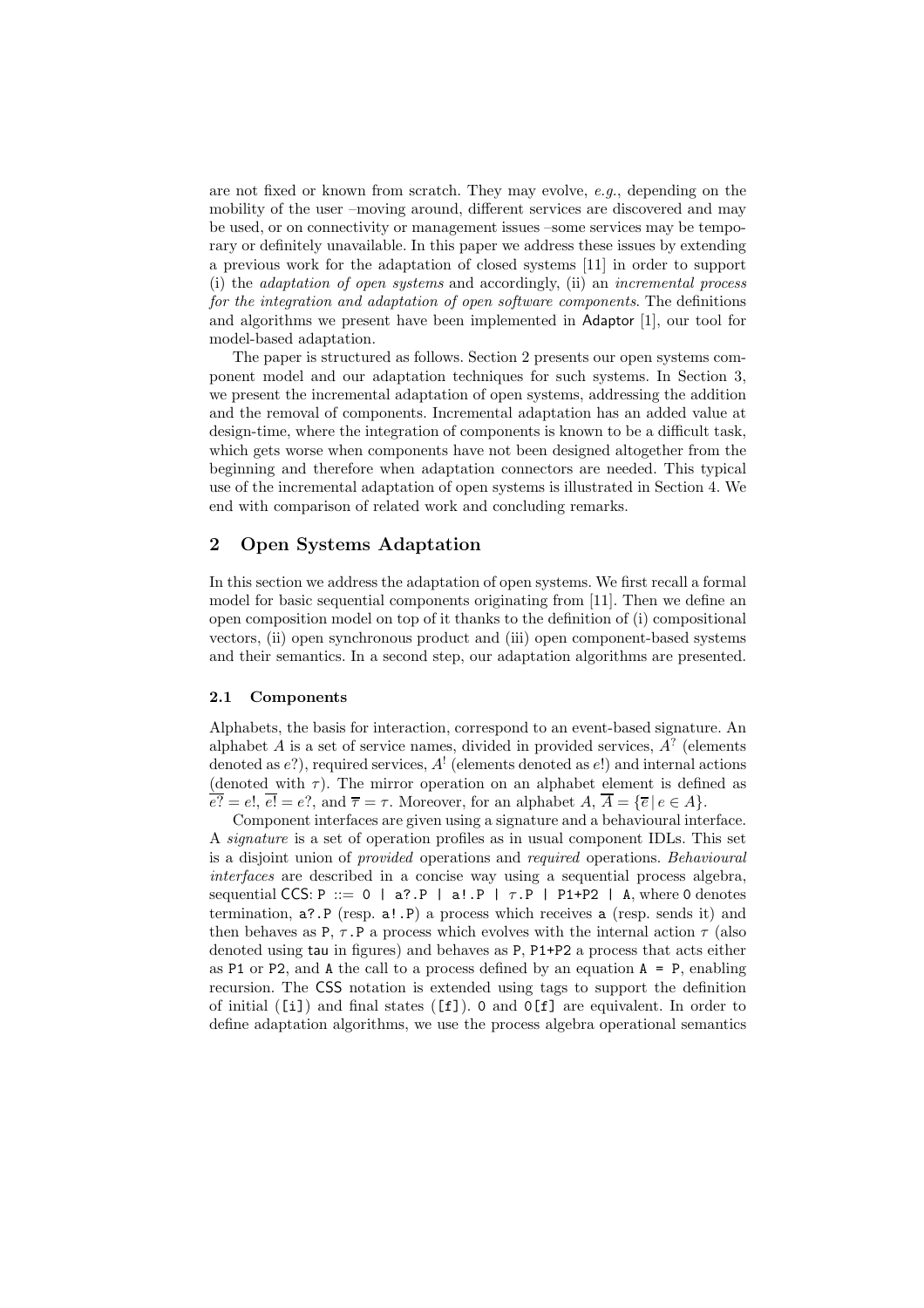to retrieve Labelled Transition Systems (LTS) from the interfaces, i.e., tuples  $\langle A, S, I, F, T \rangle$  where A is the alphabet (set of communication events), S is the set of states,  $I \in S$  is the initial state,  $F \subseteq S$  is the set of final states, and  $T \subseteq S \times A \times S$  are the transitions. The alphabet of a component LTS is built on this component's signature. This means that for each provided operation  $p$ in the signature, there is an element  $p$ ? in the alphabet, and for each required operation  $r$ , an element  $r!$ .

#### 2.2 Open Component Systems

Vectors are an expressive mechanism to denote communication and express correspondences between events in different processes. In this work vectors are extended to take into account open systems and keep track of their structuring. For this purpose, vectors are defined with reference to an (external) alphabet which relates component events to composite systems external interfaces (see Defs. 3 and 4, below).

Definition 1 ((Compositional) Vector). A compositional vector (or vector for short) v for a set of LTSs  $L_i = \langle A_i, S_i, I_i, F_i, T_i \rangle, i \in \{1, \ldots, n\}$  and an (external) alphabet  $A_{ext}$  is an element of  $A_{ext} \times (A_1 \cup \{\epsilon\}) \times ... \times (A_n \cup \{\epsilon\}).$ Such a vector is denoted  $e : \langle l_1, \ldots, l_n \rangle$  where  $e \in A_{\text{ext}}$  and for every i in  $\{1,\ldots,n\}, l_i \in A_i \cup \{\varepsilon\}.$   $\varepsilon$  is used in vectors to denote a component which does not participate in a communication.

The definition of an open synchronous product yields a tree-shaped structure for labels which makes it possible to keep trace of the structuring of composite components. When needed we may restrict to the observable part of labels, defined as  $obs(e : \langle l_1, \ldots, l_n \rangle) = e$ . Moreover, labels of simple LTS can be related to composite ones using  $l : \langle l \rangle$  for any label l.

Definition 2 (Open Synchronous Product). The open synchronous product of n LTSs  $L_i, i \in \{1, \ldots, n\}$  with reference to a set of vectors V (defined over these LTSs and an external alphabet  $A_{\text{ext}}$ ) is the LTS  $\Pi((L_1, \ldots, L_n), A_{\text{ext}}, V) =$  $\langle A, S, I, F, T \rangle$  such that:  $A = A_{ext} \times A_1 \times \ldots \times A_n$ ,  $S = S_1 \times \ldots \times S_n$ ,  $I =$  $(I_1, \ldots, I_n), F = F_1 \times \ldots \times F_n$ , and T contains a transition  $((s_1, \ldots, s_n), e)$ :  $\langle a_1, \ldots, a_n \rangle$ ,  $(s'_1, \ldots, s'_n)$  iff there is a state  $(s_1, \ldots, s_n)$  in S, there is a vector  $e : \langle l_1, \ldots, l_n \rangle$  in V and for every i in  $\{1, \ldots, n\}$ :

- $-$  if  $l_i = \varepsilon$  then  $s'_i = s_i$  and  $a_i = \varepsilon$ ,
- otherwise there is a transition  $(s_i, a_i, s'_i)$  with  $obs(a_i) = l_i$  in  $T_i$ .

**Remark.** In practice, we reduce S (resp.  $F$ ) to elements of S (resp.  $F$ ) which are reachable from  $I$  using  $T$ .

*Example 1.* Let us suppose we have two LTSs,  $L_1$  and  $L_2$ , with one transition each:  $(I_1, a^2, S_1)$  for  $L_1$  and  $(I_2, b^1, S_2)$  for  $L_2$ . Different sets of vectors may express different communication semantics:

 $-\{ \tau : \langle a? \, b! \rangle \}$  (services a? and b! being synchronised) will produce a product LTS with a single transition:  $((I_1, I_2), \tau : \langle a^2, b! \rangle, (S_1, S_2));$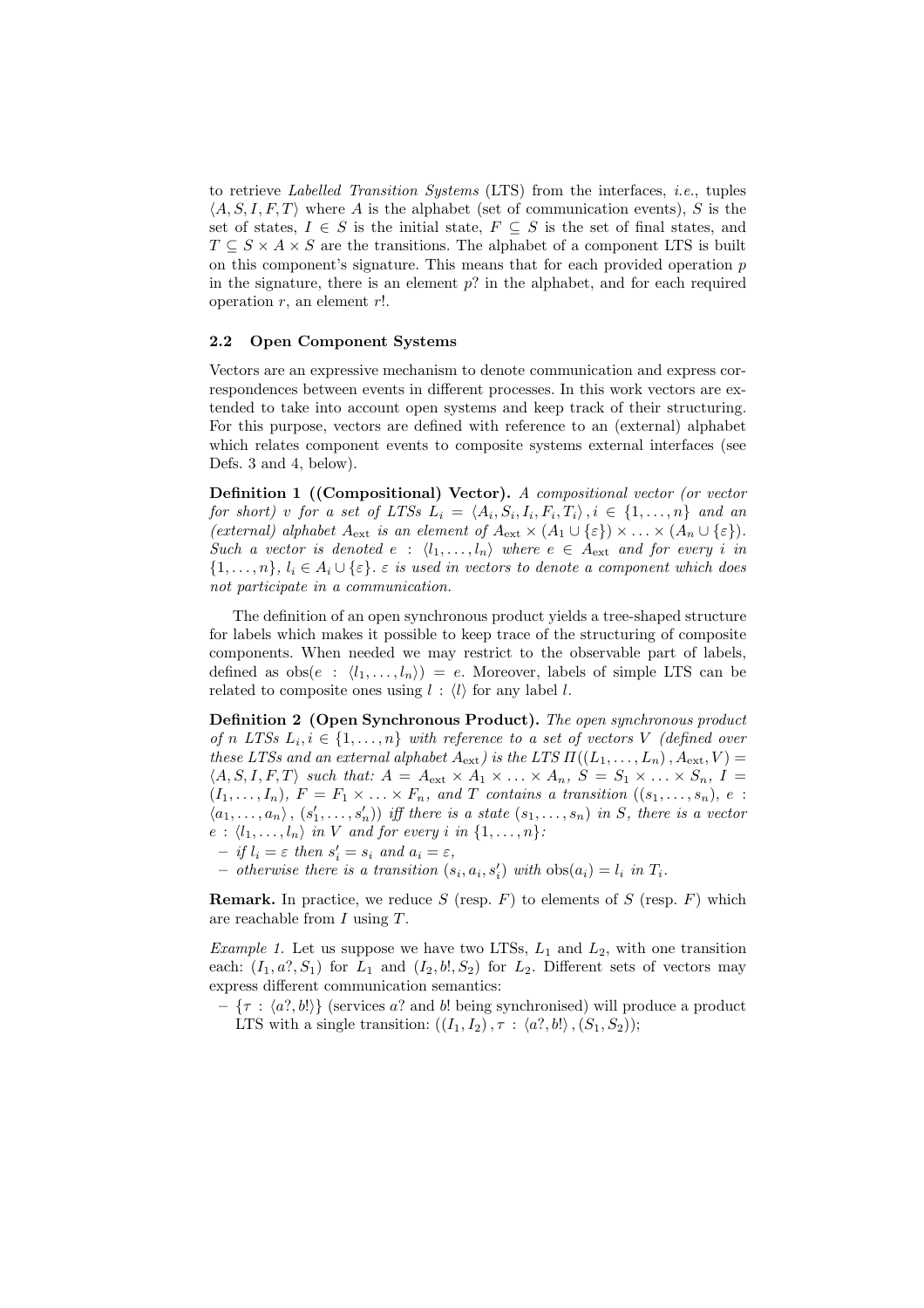- $-\{a? : \langle a? , \varepsilon \rangle, b! : \langle \varepsilon, b! \rangle\}$  (services a? and b! left open to the environment) will produce a product LTS with four transitions:
	- $((I_1, I_2), a? : \langle a?, \varepsilon \rangle, (S_1, I_2)), ((I_1, I_2), b! : \langle \varepsilon, b! \rangle, (I_1, S_2)),$
	- $((S_1, I_2), b! : \langle \varepsilon, b! \rangle, (S_1, S_2)), ((I_1, S_2), a? : \langle a? , \varepsilon \rangle, (S_1, S_2)).$

If we take this second case into account and make a product with an LTS  $L_3$ with two transitions,  $(I_3, c!, S_3)$  and  $(S_3, d?, S'_3)$ , and vectors  $\{\tau : \langle a?, c \rangle, \tau :$  $\langle b, d \rangle$ , we get a product LTS with two transitions:

- $(((I_1,I_2), I_3), \tau : \langle a? : \langle a? , \varepsilon \rangle, c! \rangle, ((S_1,I_2), S_3)),$
- $(((S_1,I_2), S_3), \tau : \langle b! : \langle \varepsilon, b! \rangle, d? \rangle, ((S_1, S_2), S'_3)).$

Composites denote sets of hierarchical connected open components.

Definition 3 (Composite (or Open Component System)). A composite is a tuple  $\langle C, A_{\text{ext}}, B_{\text{int}}, B_{\text{ext}} \rangle$  where:

- $-$  C is a set of component instances, i.e., an Id-indexed set of LTS  $L_i, i \in Id$ (Id usually corresponds to the integers  $\{1,\ldots,n\}$ ),
- $A_{\text{ext}}$  is an (external) alphabet,
- $B_{int}$  is a set of vectors, with each vector  $e : \langle l_1, \ldots, l_n \rangle$  in  $B_{int}$  being such that  $e = \tau$ , there is some i in  $\{1, \ldots, n\}$  such that  $l_i \neq \varepsilon$  and there is at most one j in  $\{1,\ldots,n\}\backslash\{i\}$  such that  $l_j \neq \varepsilon$ . B<sub>int</sub> denotes internal (hidden) bindings between the composite sub-components, When clear from the context, such vectors can be denoted as couples  $(l_i, l_j)$ ,
- $B_{ext}$  is a set of vectors, with each vector  $e : \langle l_1, \ldots, l_n \rangle$  in  $B_{ext}$  being such that  $e \neq \tau$ , there is some i in  $\{1, \ldots, n\}$  such that  $l_i \neq \varepsilon$ , and for every k in  $\{1,\ldots,n\}\backslash\{i\}, l_k = \varepsilon$ . B<sub>ext</sub> denotes external bindings between the composite sub-components and the composite interface itself. When clear from the context, such vectors can be denoted as couples  $(e, l_i)$ .

Our structure of composites supports (through model transformation) existing hierarchical ADLs such as the Fractal one [9] or UML 2.0 component diagrams [17]. Note that with reference to these models we have an exact correspondence between their notions of component ports and component interfaces in what we call alphabets. Our model for bindings is more expressive than the Fractal ADL or UML 2.0 ones as we enable bindings between services with different names, which is mandatory to support adaptation.

*Example 2.* Let us take a component system described in an ADL (Fig. 1) where a batch processing client interacts with a database server to perform SQL requests. Our graphical notation is inspired from Fractal ADL, yet a textual notation is also supported. This model can be transformed into the following composite structure:

- h {Client,SQLServer}, {launch?,exitCode!},
- $\{(\text{log}!, \text{id}?), (\text{request}, \text{sqlQuery}?), (\text{reply?, \text{sqlValues}!), (\text{reply?, \text{sqlError}!), (\text{end!,} \varepsilon)\},$  $\{$ (launch?,run?), (exitCode!,exitCode!)}  $\}$ .

Open synchronous product is used to give a formal semantics to composites.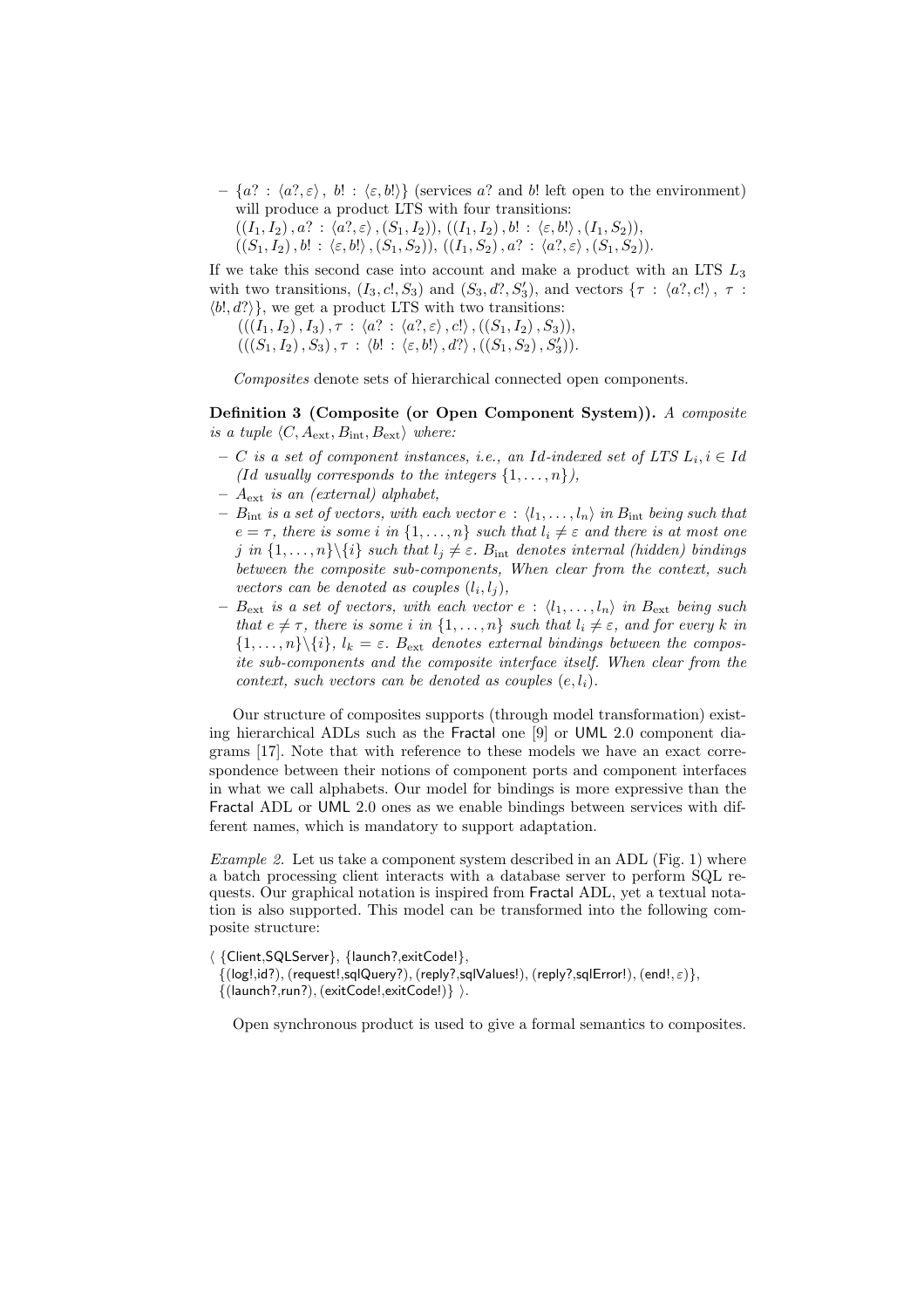

Fig. 1. The Client and SQLServer Example Architecture.

**Definition 4 (Composite Semantics).** The semantics of a composite  $C =$  $\langle C, A_{\text{ext}}, B_{\text{int}}, B_{\text{ext}} \rangle$  is the LTS  $L(C) = \Pi(C, A_{\text{ext}}, V)$  with  $V = B_{\text{int}} \cup B_{\text{ext}} \cup B_{\tau}$ where  $B_{\tau} = \bigcup_{i \in \{1,...,n\}} \{b_{\tau,i}\}\$  and  $b_{\tau,i} = \tau \,:\, \langle l_1, \ldots, l_n \rangle\$  where  $l_i = \tau$  and  $l_k = \varepsilon$ for every k in  $\{1, \ldots, n\} \backslash \{i\}.$ 

In presence of several hierarchical levels (composites of composites), composite sub-components are first translated into LTSs using their semantics (Def. 4), e.g., the semantics of a composite  $C = \langle \{C_1, \ldots, C_n\}, A_{\text{ext}}, B_{\text{int}}, B_{\text{ext}} \rangle$  where some  $C_i$  is a composite can be obtained replacing  $C_i$  by  $L(C_i)$  in  $\mathcal{C}$ .

#### 2.3 Mismatch and Mappings

Composition correctness is defined in the literature [10] either at the composition model level – using deadlock freedom – or at the components' protocols level – using compatibility or substitutability notions. As we want to use compositions in finding ways to correct mismatching components, we rely on the first approach. States without outgoing transitions are legal if they correspond to final states of the composed components. Therefore, we define *deadlock* (and hence mismatch) for a composite with a semantics  $\langle A, S, I, F, T \rangle$  as a state  $s \in S$  of the composition which has no outgoing transition  $(\mathcal{A}(s, l, s') \in T)$  and is not final  $(s \notin F)$ . A deadlock is a state of the composition in which respective component protocols are incompatible, due to signature and/or behavioural mismatch. Note that if the former one can be solved using correspondences and renaming, the latter one requires more subtle techniques. This is also the case when correspondences evolve over time (e.g., in Example 4 below, id? in SQLServer corresponds first to log! in Client and later on to nothing).

Example 3. Let us get back to the composite presented in Example 2. Mismatch in the example is due first to mismatching names. Moreover, even with an agreement on the service names, the fact that the client works in a connected mode (sending its log only once and disconnecting with end) while the server works in a non connected mode (requiring an id at each request) will also lead to behavioural mismatch after the first request of the client has been processed by the server.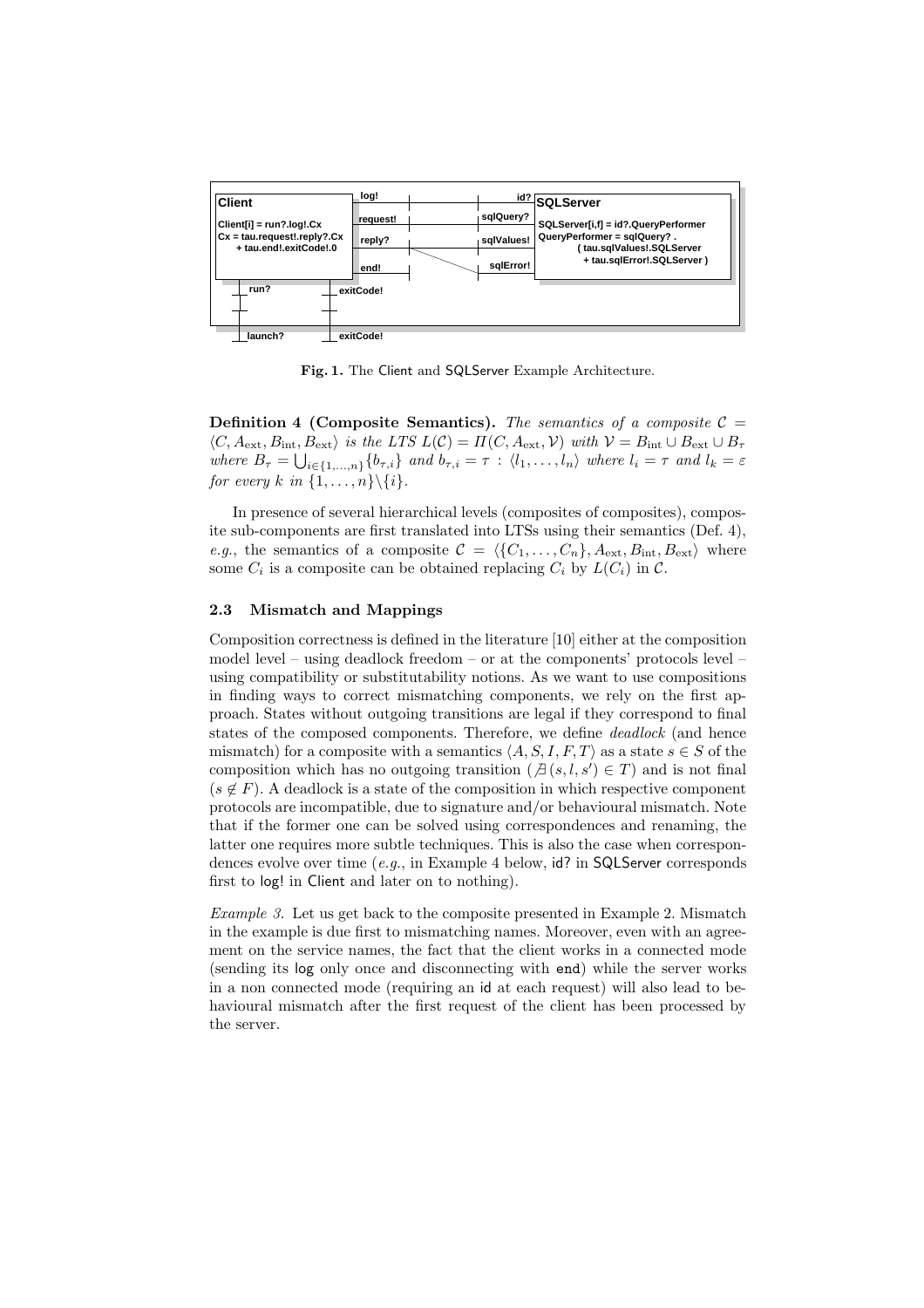We propose regular expressions of open vectors as the means to express adaptation contracts. A regular expression (or regex for short) over some basic domain  $D$  is the set of all terms build on: d (ATOM), R1.R2 (SEQUENCE),  $R1 + R2$ (CHOICE),  $R1*$  (ITERATION) and N (USE), with  $d \in \mathcal{D}$ ,  $R1$  and  $R2$  being regular expressions, and N being an identifier referring to a regex definition  $N = R$ . Such definitions can be used to structure regex but we forbid recursive definitions for operational reasons.

Definition 5 ((Adaptation) Mapping). An adaptation mapping (or mapping for short) for a composite  $C = \langle C, A_{\text{ext}}, B_{\text{int}}, B_{\text{ext}} \rangle$  is a couple  $(V, R)$  where V is a set of (compositional) vectors for the LTSs in C and  $A_{\text{ext}}$ , and R is a regular expression over V .

Example 4. To work our system out, one easily guesses that the client has first to be launched, to connect, the system then runs for some time and finally the client disconnects and exits. This is specified for example using the mapping  $M=v_{\text{launch}}.v_{\text{cx}}.M_{\text{run}}.v_{\text{dx}}.v_{\text{exit}}$  with vectors  $v_{\text{launch}} = \text{launch?}:\langle \text{run?}, \varepsilon >, v_{\text{cx}} = \tau : <\text{log1}, \text{id?}>$ ,  $v_{dx} = \tau$ : <end!,  $\varepsilon >$ , and  $v_{exit} =$ exitCode!: <exitCode!,  $\varepsilon >$ . Yet, it is more complicated to know what should be done while the system runs  $(M_{run})$ , excepted of course that events are exchanged for requests/results and that somehow a reset (resending the client identification) should be used. Therefore, one may choose to keep this part of the mapping abstract:  $M_{run} = (v_{req} + v_{res} + v_{err} + v_{reset})^*$  with vectors  $v_{req} =$  $\tau$ :  $\langle$  request!.sqlQuery? $>$ ,  $v_{res} = \tau$ : $\langle$  reply?.sqlValues! $>$ ,  $v_{err} = \tau$ : $\langle$  reply?.sqlError! $>$ , and  $v_{\text{reset}} = \tau : < \varepsilon, \text{id}$ ?>.

Discussion on the mapping notation. Mappings are made up of the definition of possible correspondences (vectors) and a dynamic description over such correspondences (regex). Several behavioural languages may be used to this purpose. We have presented regex for their simplicity. However, the only requirement for the algorithms presented in Section 2.4 to work is to be able to obtain from the mapping an LTS where transitions are labelled by vectors (Algorithm 1, line 13). Currently, Adaptor supports both regex and the direct use of LTS. Message Sequence Charts (MSC) where arrows are labelled by vectors are a user-friendly alternative. LTS can be obtained from MSC using, e.g., [24]. We are also investigating the use of techniques from the composition of Web services [6] in order to get automatically possible correspondences between services (vectors) and ease the user task in the context of end-user composition in pervasive systems.

### 2.4 Algorithms

Using a mapping and component behavioural interfaces, an adaptor can be generated automatically for a closed system following results from, e.g., [21, 14, 8,] 11]. Here, our algorithms (Alg. 1 and 2) enable adaptation on open systems. Algorithm 1, works by translating into a Petri net [16] the constraints of a correct adaptor. This choice is done as Petri nets enable to see messages exchanged between components as resources of the adaptor, to de-synchronise messages and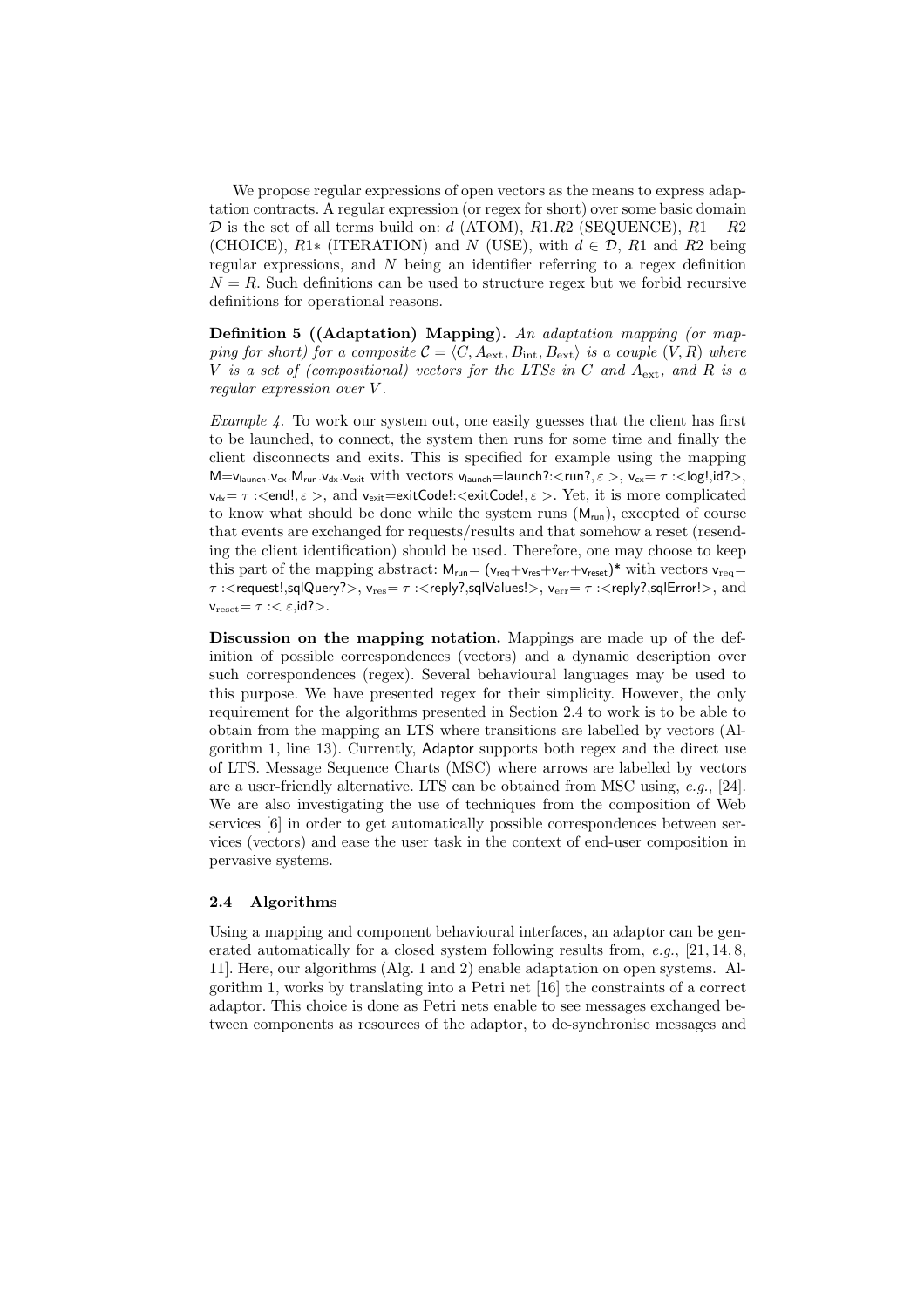Algorithm 1 build PetriNet

**inputs** mapping M, components  $C_1, \ldots, C_n$  with each  $C_i = \langle A_i, S_i, I_i, F_i, T_i \rangle$ outputs Petri net  $N$ 1:  $\mathcal{N} :=$  empty\_PetriNet() // all remaining actions operate on  $\mathcal{N}$ 2: for all  $C_i = \langle A_i, S_i, I_i, F_i, T_i \rangle, i \in \{1, \ldots, n\}$  do 3: for all  $s_i \in S_i$  do add a place [i $\text{Cs}_i$ ] end for 4: put a token in place [i $\mathbb{C}[i] \mathcal{I}$ ] //  $I_i$  is the initial state of  $C_i$ 5: for all  $a! \in A_i$  do add a place ??a end for 6: for all  $a? \in A_i$  do add a place !! a end for 7: for all  $(s, e, s') \in T_i$  with  $l = \text{obs}(e)$  do 8: add a transition with label  $\bar{l}$ , an arc from place [iCs] to the transition and an arc from the transition to place [i@s'] 9: if 1 has the form  $a!$  then add an arc from the transition to place ??a end if 10: if l has the form a? then add an arc from place !!a to the transition end if 11: end for 12: end for 13:  $L_R = (A_R, S_R, I_R, F_R, T_R) :=$  get LTS from regex(R) // see [13] 14: for all  $s_R \in S_R$  do add a place [RQs R] end for 15: put a token in place [ROI\_R]  $// I_R$  is the initial state of  $L_R$ 16: for all  $t_R = (s_R, e : \langle e_1, \ldots, e_n \rangle, s'_R) \in T_R$  with  $\forall i \in \{1, \ldots, n\}$   $l_i = \text{obs}(e_i)$  do 17: add a transition with label e, an arc from place [R@s R] to the transition and an arc from the transition to place [R@s' R] 18: for all  $l_i$  do 19: if  $l_i$  has the form a! then add an arc from place ?? a to the transition end if 20: if  $l_i$  has the form a? then add an arc from the transition to place !! a end if 21: end for 22: end for 23: for all  $(f_r, f_1, \ldots, f_n) \in F_R \times F_1 \times \ldots \times F_n$  do 24: add a (loop) accept transition with arcs from and to each of the tuple elements 25: end for 26: return  $\mathcal N$ 

### Algorithm 2 build adaptor

**inputs** mapping M, components  $C_1, \ldots, C_n$  with each  $C_i = \langle A_i, S_i, I_i, F_i, T_i \rangle$ outputs adaptor  $Ad = \langle A, S, I, F, T \rangle$ 1:  $\mathcal{N} := \text{build\_PetriNet}(M, \{C_1, \ldots, C_n\})$  // see Algorithm 1 2: if bounded( $\mathcal{N}$ ) then  $L :=$  get\_marking\_graph( $\mathcal{N}$ )

- 3: else  $L := \text{add\_gwards}(\text{get\_cover\_graph}(\mathcal{N}))$  end if
- 4:  $Ad :=$ reduction(remove\_paths\_to\_dead\_states( $L$ ))

```
5: return Ad
```
therefore support reordering when required. The encoded adaptor constraints are as follows. First, the adaptor must mirror each component interface (places and transitions are generated from component interfaces, lines 2–12). It must also respect the adaptation contract specified in the mapping (places and transitions are generated, lines 14–22, from an LTS description of the mapping obtained in line 13). Algorithm 2 works out the building of the adaptor from this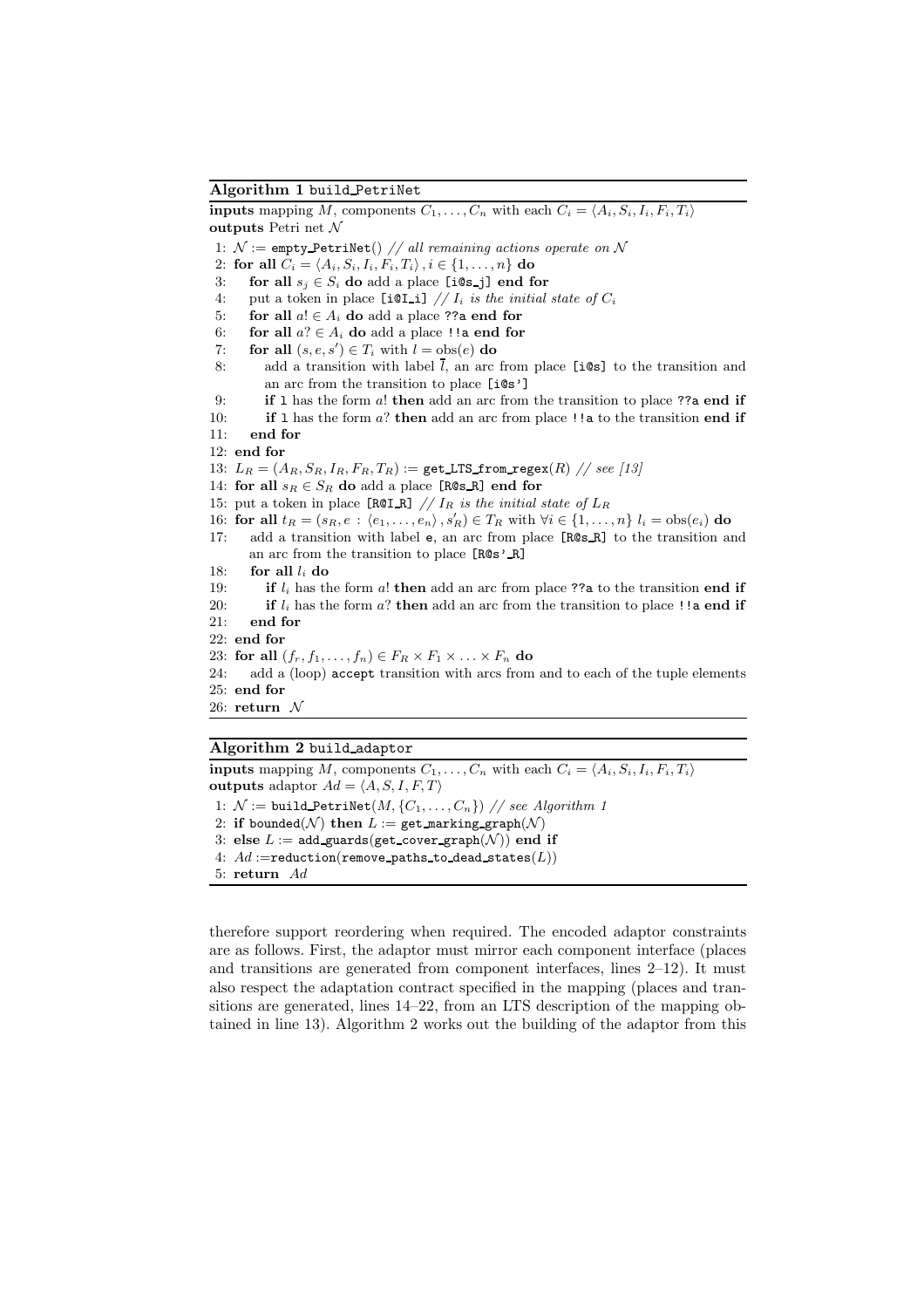net using several functions. bounded checks if a Petri net is bounded. If so, its marking graph is finite and can be computed (get marking graph); if not, then we rely on an abstraction of it, a cover graph (get\_cover\_graph), where the  $\omega$  symbol abstracts any token number  $> 0$ . Due to the over-approximation of cover graphs, add guards is used on them to add a guard [#??a>1] (#??a meaning the number of tokens in place ??a) on any a! transition leaving a state where  $\#$ ??a is  $\omega$ . remove\_paths\_to\_dead\_states recursively removes transitions and states yielding deadlocks. The optimising of resulting adaptors is achieved thanks to reduction techniques (reduction). Branching reduction [25] is the most appropriate choice as it does not require a strict matching of  $\tau$  transitions like strong equivalence. In addition, branching equivalence is the strongest of the weak equivalences, therefore properties restricted to visible actions  $(e.g.,)$ deadlock freedom, but also safety and fair liveness) are preserved by reduction modulo branching equivalence.

Example 5. We present in Figure 2 the Petri net generated for the Client and SQLServer example. To help the reader, we present separately the different parts of the net which are generated for Client (top left), SQLServer (top right) and the mapping (bottom left). The accept transition and the dashed places are used to glue the three subnets. The resulting adaptor is also shown (bottom right). It is more complex than its contract, which demonstrates the need for automatic adaptation processes as presented here.

Our algorithms are supported by Adaptor which relies on ETS [18] for open product computation, TINA [7] for the marking and cover graph computation, and on CADP [12] for adaptor reduction. Due to the computation of marking/cover graphs for the Petri net encodings, this algorithm is in theory exponential in the size of the Petri net, which in turn is related to the sum of the sizes of the component protocols and their alphabets  $(\sum_{i \in \{1,\ldots,n+1\}}(|S_i|+|A_i|))$ . Yet, in practice, the adapted components are sequential, hence parts of generated Petri nets are 1-bounded which lowers the complexity. The incremental mechanism for adaptation we present in the next section also helps in minimising the complexity of computing adaptors.

### 3 Incremental Adaptation of Open Component Systems

We may now describe an incremental adaptation approach suitable to open systems. At design-time, it helps in the design and integration of component-based systems, grounding on automatic adaptor-connector generation. At run-time, it avoids the computation of global adaptors and supports evolving systems.

#### 3.1 Architectural Style

The definition of an architectural style is the support for the description, reasoning and implementation of software architectures. As far as design-time incremental adaptation is concerned, resulting design architectural models will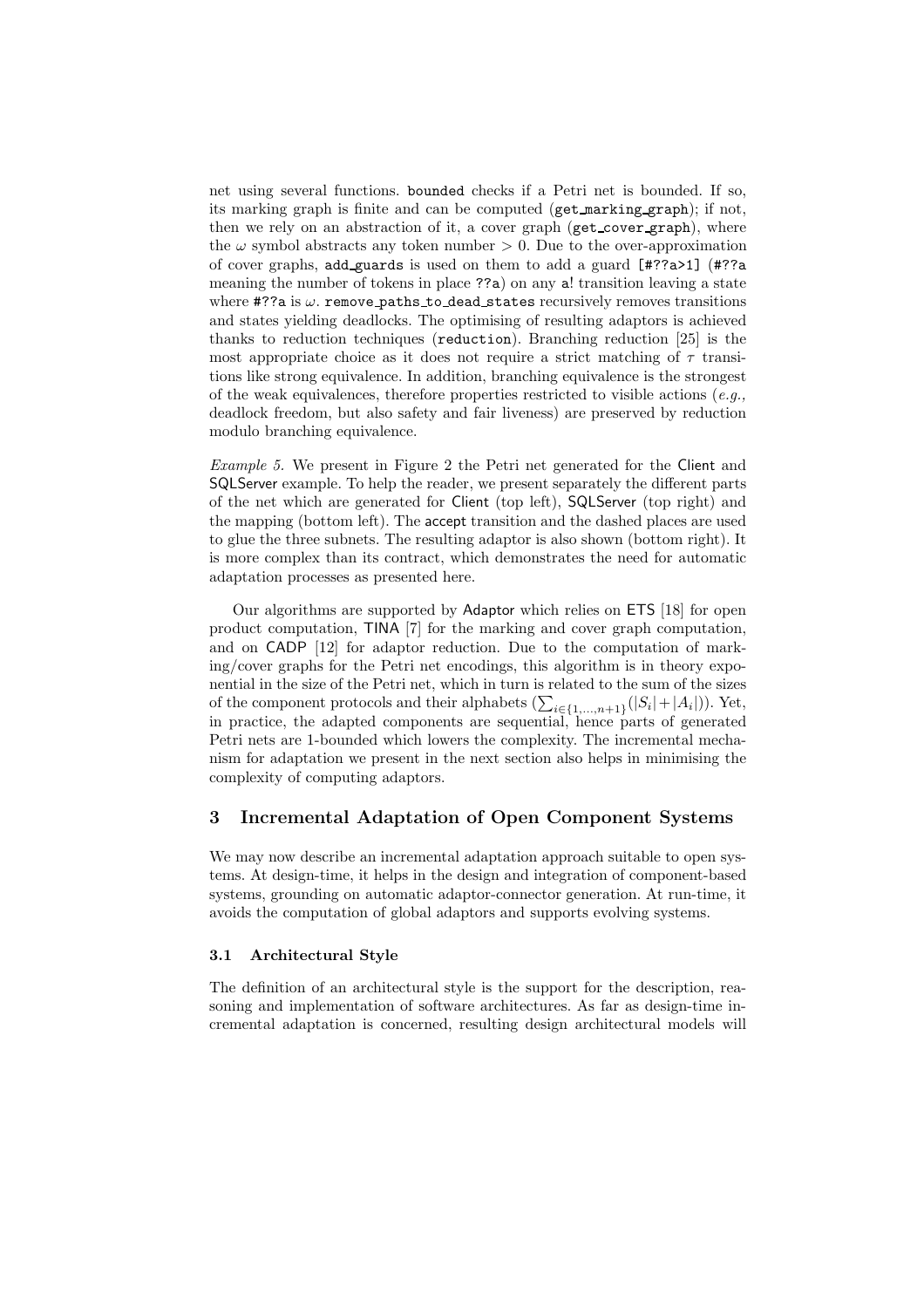

Fig. 2. The Client and Server Example Adaptor Generation.

respect our style. As far as run-time incremental adaptation is concerned, communication mechanisms are constrained by it.

Two kinds of entities are distinguished: components and adaptors. Components implement the system's functionalities or services. Adaptors are used as intermediates to avoid deadlock and enforce different coordination policies whose properties are specified in an abstract way in mappings. A component is only connected to its adaptor, and interacts with the rest of the system through it. If the component does not require adaptation, our approach automatically generates a no-op adaptor which reproduces from an external point of view exactly the same behaviour as the component. Adaptors can be connected to other adaptors in order to ensure the system's global correctness.

To support implementation or run-time adaptation, two kinds of interactions have to be distinguished at an adaptor level: with its component and with other adaptors. Adaptors have to agree on a common implementation communication protocol to communicate altogether. Mismatch between components which has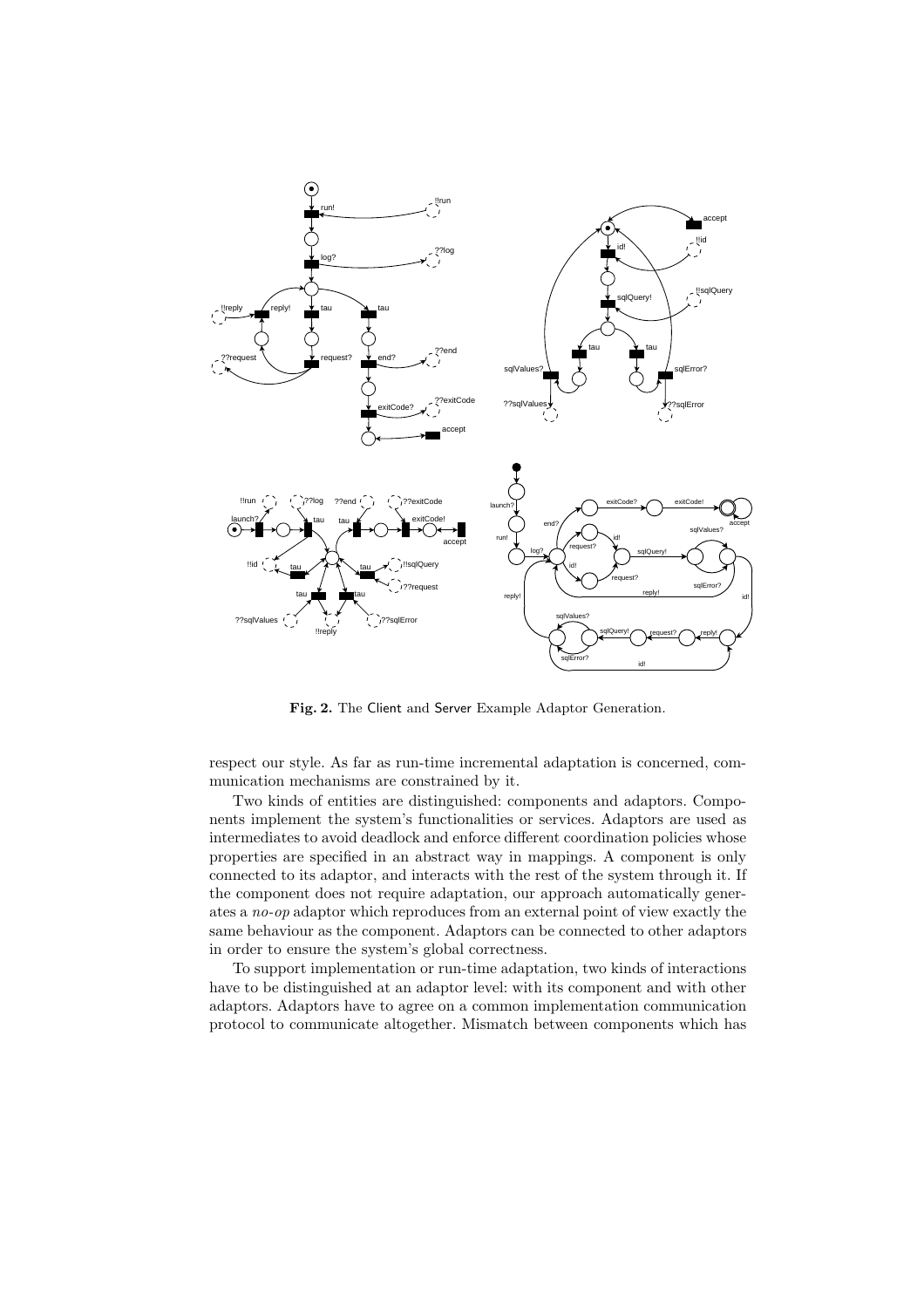been solved thanks to adaptors should not be transferred to a mismatch between adaptors which should communicate correctly by construction. Prefixing will help there. Communications with the environment are prefixed by the component identifier and communications with other adaptors are prefixed by the identifier of the components these adaptors are in charge of. As far as communication between adaptors and components is concerned, communications are not prefixed as adaptation should be transparent for the adapted component. The use of prefixing is demonstrated in Section 4 on our application.

#### 3.2 Assessment

Adaptors may impose service restriction due to the application of the function removing paths to dead states in the adaptation algorithm (Alg. 2, line 4). These are hard to detect by hand and assessment procedures are therefore required to help the designer (for design-time adaptation) or the end-user (for run-time adaptation). We propose tool-supported procedures based on alphabet comparison and property checking.

Alphabet-based assessment and comparisons may be used either to check the adapted system for services or more specifically to compare the adapted component with reference to the original one. In the first case we may check either successfully synchronised services (obtained hiding in LTSs any transition  $e:\langle l_1,\ldots,l_n\rangle$  where there is only one i such that  $l_i\neq \varepsilon$  or actions left open to the environment, possibly new services provided by composites (obtained hiding in LTSs any transition  $e : < l_1, \ldots, l_n$  > where there are at least two different  $l_i \neq \varepsilon$ ). Comparison between original and adapted components can be performed on the same basis (internal or external comparison) through difference between their respective alphabets.

Property checking is a finer grained technique and may efficiently be used to detect more subtle architectural flaws. Classical properties such as liveness properties  $(e.g., any request will eventually be satisfied, see Sect. 4 for an appli$ cation of this) can be easily formalised reusing patterns [15], and then checked against the adapted system model (LTS) using model-checkers. An interesting benefit is that, when the property is unsatisfied, model-checkers return back a counter-example sequence of service calls that may help modifying mappings.

#### 3.3 Addition and Suppression of Components

In this section, we present the algorithms for the addition and for the suppression of components. In the addition algorithm (Alg. 3), a component  $(C_{n+1})$ is adapted and integrated into an existing composite (possibly empty). Adaptation is performed using only the component to be added, a given mapping and adaptors of components referred to in the mapping. Assessment is used to check the result of the integration. It is important to note that, as a preliminary step, automatically built mappings can be proposed. When the system is empty, a no-op mapping,  $(V, (\sum_{v \in V} v)*)$  with  $V = \{(C_{n+1}:e,e) | e \in A_{C_{n+1}}\},\$ simply wraps the added component. When there are already components to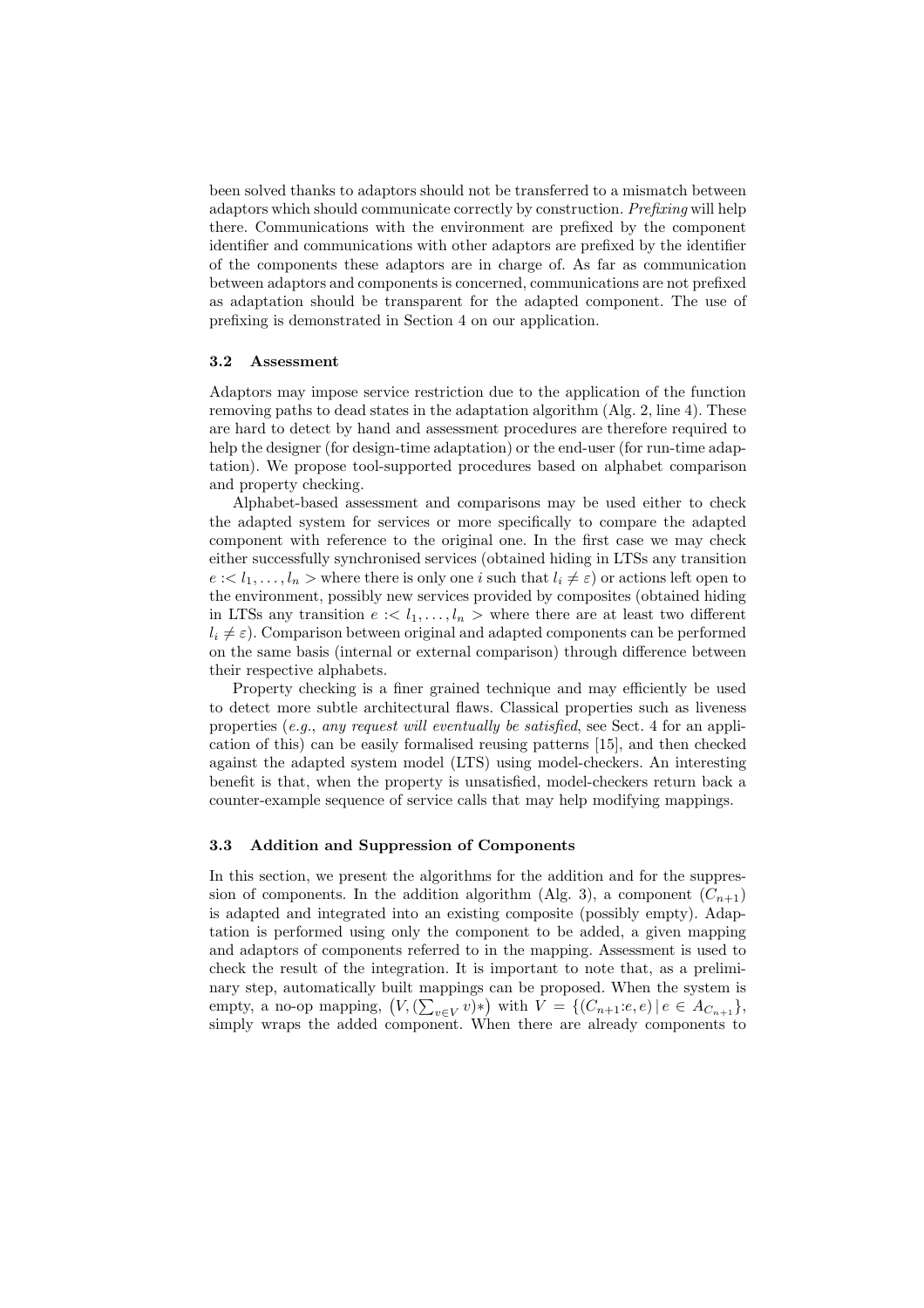#### Algorithm 3 addition

inputs composite  $C = \{ \{C_1, AC_1, \ldots, C_n, AC_n \}, A_{ext}, B_{int}, B_{ext} \}$ , component  $C_{n+1}$ output new composite  $\mathcal{C}^a = \langle \{C_1, AC_1, \ldots, C_n, AC_n, C_{n+1}, AC_{n+1}\}, A_{ext}^a, B_{int}^a, B_{ext}^a \rangle$ 1: repeat 2:  $M := \text{get\_mapping}() // designer or end-user given$ 3:  $AC_{n+1}$ :=build\_adaptor (M, get\_cn'ed\_adaptors\_from\_mapping(M)∪{ $C_{n+1}$ })  $4: \quad B'_{ext} := \mathtt{get\_externals\_from\_mapping}(M)$ 5:  $A_{ext}^a := A_{ext} \cup \{e \mid (e, e') \in B'_{ext}\}\$ 6:  $B_{int}^{a} := B_{int} \cup \text{get}$  internals\_from\_mapping(M) 7:  $B_{ext}^a := B_{ext} \cup B_{ext}'$ 8:  $\mathcal{C}^a := \langle \{C_1, AC_1, \ldots, C_n, AC_n, C_{n+1}, AC_{n+1}\}, A_{ext}^a, B_{int}^a, B_{ext}^a \rangle$ 9: until assess\_or\_stop $(\mathcal{C}^a)/\!/$  human-interaction may stop the process 10: return  $\mathcal{C}^a$ 

## Algorithm 4 suppression

**inputs** composite  $C = \langle \{C_1, AC_1, \ldots, C_n, AC_n\}, A_{ext}, B_{int}, B_{ext} \rangle, C_{k,k \in \{1, \ldots, n\}}\rangle$ output new composite  $\mathcal{C}'$ 1:  $\{C_1, \ldots, C_m\}$  := reachable( $C_k$ ,  $\mathcal{C}$ , added after( $C_k$ ,  $\mathcal{C}$ ))  $2: \; \mathcal{C}' := \texttt{build\_composite}(\texttt{added\_before}(C_k, \mathcal{C}))$ 3: for all  $C_{i,i\in\{1,...,m\}}$  do  $\mathcal{C}' :=$  addition $(\mathcal{C}', C_i)$  end for 4: return  $\mathcal{C}'$ 

communicate with in the system, a trivial mapping,  $(V, (\sum_{v \in V} v)*)$  with  $V =$  $\{(C_i:e,\overline{e})\,|\,C_i:e \in A_{\text{ext}} \land \overline{e} \in A_{C_{n+1}}\}$ , can be tested. In this algorithm, function get\_cn'ed\_adaptors\_from\_mapping iterates over the set of vectors  $V$  of the mapping M. For each v in V, if v respects the form given for  $B_{\text{int}}$  in Definition 3, we can obtain a couple  $(l_i, l_j)$  and then, looking at the n adaptors alphabets, determine the adaptor  $l_i$  corresponds to. Function get externals from mapping (resp. get internals from mapping) returns the set of couples  $(e, l_i)$  (resp.  $(l_i, l_j)$  from the vectors  $e : (l_1, \ldots, l_n)$  of the mapping M that respect the form given for  $B_{\text{ext}}$  (resp.  $B_{\text{int}}$ ) in Definition 3. The suppression algorithm (Alg. 4) first computes all the components that have been added after the component to be removed, and are reachable (in terms of the architectural graph topology) from it. The suppression may impact all these components, therefore their corresponding adaptors are successively updated if needed using the component addition algorithm. In this algorithm we use the following functions. Function added after (resp.  $\Delta$ before) returns the ordered set of all components of the composite C added after (resp. before) the component  $C_k$ . Function reachable returns all components of the composite  $C$  present in a given filtering set (added after results) which are reachable from the component  $C_k$ . Finally, build composite is used to build a composite applying the addition algorithm on an ordered set of components (result of added before in the algorithm), and reusing mappings from the former composite construction. Mappings are therefore kept with adaptors while building the system. Removing a component induces the suppression of its adaptor, but also the update of all the adaptors interacting with it. In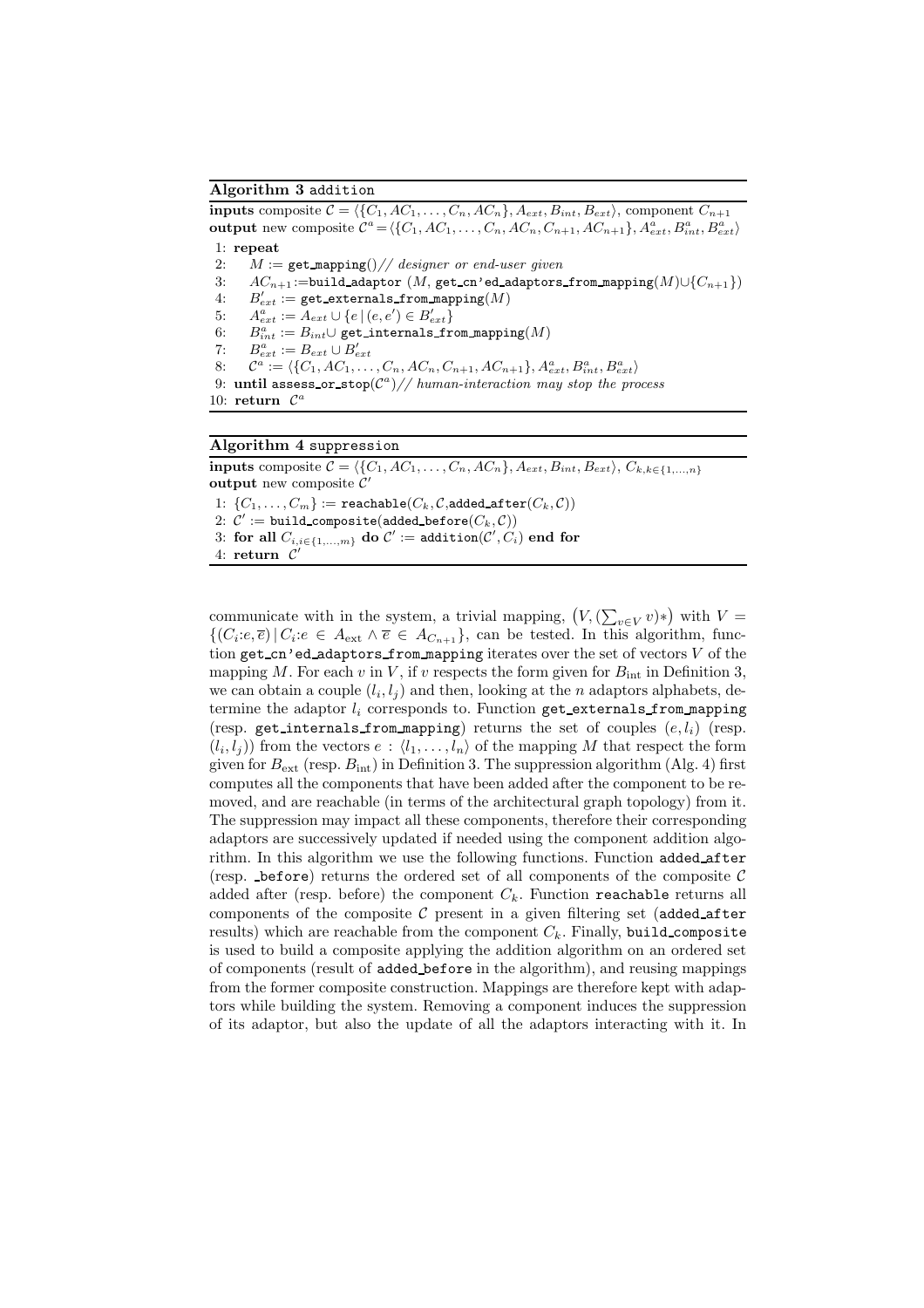the worst case, this corresponds to recompute all adaptors which is as costly as the regular case in global adaptation approaches where the adaptor is always recomputed.

## 4 Application

We have validated our approach on several examples: the dining philosopher problem, a video-on-demand system, a pervasive music player system, and several versions of a library management application. We present here a simplified version of the latter one. The system manages loans in a library. Components were chosen non recursive (this corresponds to the notion of transactional services) to obtain readable resulting adaptors.

The first component, LIB, tests if a book is available in the library or has been borrowed by a user.

LIB[i,f] = isBorrowed?. (available!.0 + borrowed!.0)

A no-op adaptor, ALIB, is first computed using a no-op mapping generated automatically as presented in Section 3.3. Then, a second component, SUB, is added. It is used as a front-end to the LIB component and checks if a user is a subscriber of the library. If not, SUB replies with the notAvailable! message, otherwise it tests if the requested book is borrowed or available.

```
SUB[i, f] = info?.isRegistered?.(isBorrowed!.SUB_AUX + notAvailable!.0)
SUB_AUX = (notBorrowed?.available!.0 + borrowed?.notAvailable!.0)
```
It is obvious that the components present both name and protocol mismatch, therefore the trivial mapping fails assessment. We recall that events are prefixed except for those corresponding to interactions between the adaptor and its component (see Section 3.1). To work the mismatch out, a mapping M1=  $(v1.v2.(v3+v4.(v5.v6+v7.v3)))$ \* is proposed, with vectors

|             | $v1 = SUB:info?$      | : $\langle$ LIB: $\varepsilon$ , info?>                |
|-------------|-----------------------|--------------------------------------------------------|
|             |                       | $v2 = SUB:isRegistered? : , isRegistered?>$            |
|             |                       | $v3 = SUB:notAvailable! : , notAvailable!>$            |
| $v4 = \tau$ |                       | : <lib:isborrowed?, isborrowed!=""></lib:isborrowed?,> |
| $v5 = \tau$ |                       | : <lib:available!, notborrowed?=""></lib:available!,>  |
|             | $v6 = SUB:available!$ | : $\langle$ LIB: $\varepsilon$ , available!>           |
| $v7 = \tau$ |                       | : <lib:borrowed!, borrowed?=""></lib:borrowed!,>       |

In Figure 3 we present the architecture resulting from our incremental integration and adaptation process. The left hand part is related to the architecture after the addition of SUB and its adaptor, ASUB. The overall figure corresponds to the final architecture (after all components have been added, see BOR below). The architecture is computed automatically using Algorithm 3.

It was not possible to give all binding names  $(A_{\text{ext}}, B_{\text{int}}, B_{\text{ext}})$  in the figure due to lack of place. However, bindings here are between ports of same name as the architectures are correct by construction using adaptation. The adaptor ASUB generated from M1 is shown in Figure 4.

A third component, BOR, receives requests for loans and checks if the book can be borrowed or not (id! stands for identifiers of the user and book).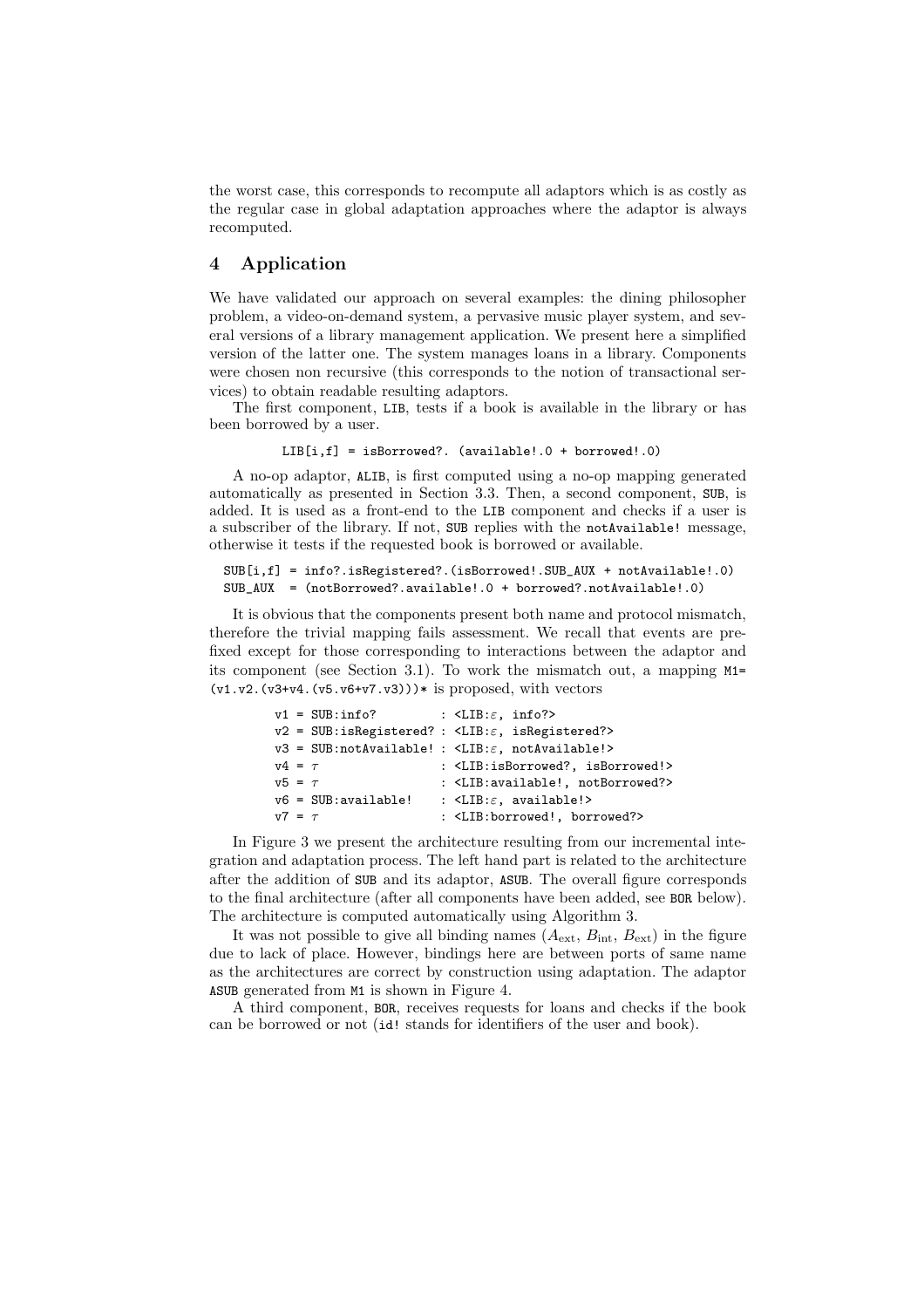

Fig. 3. The Library Example Architecture.



Fig. 4. The Library Example Adaptor.

```
BOR[i, f] = request?. check!.id!.( unavailable?.refuse!.0 + available?.agree!.0 )
```
Component BOR can be connected to component SUB using the mapping M2 to make all three components work together. Note in the mapping below that reordering is needed since BOR sends first the check! message and then information about the request id!, whereas SUB accepts first info?, and then the request message isRegistered?. Therefore, the following sequence belongs to the ABOR adaptor: check?.id?.SUB:info!.SUB:isRegistered!.

```
M2 = v1.v2.v3.(v4.v5+v6.v7)*
```

```
v1 = BOR:request?: <SUB:ε, request?> v5 = BOR:refuse: <SUB:ε, refuse!>v2 = \tau: SUB: isRegistered?, check!> v6 = \tau: SUB: available!, available?><br>v3 = \tau: SUB: info?, id!> v7 = BOR: agree!: SUB: \varepsilon, agree!>
                                                  v7 = BOR:agree! : < SUB:ε, agree! >v4 = \tau:<SUB:notAvailable!,unavailable?>
```
Now, let us illustrate assessment procedures on the system made up of the three components, and their corresponding adaptors. This system is quite simple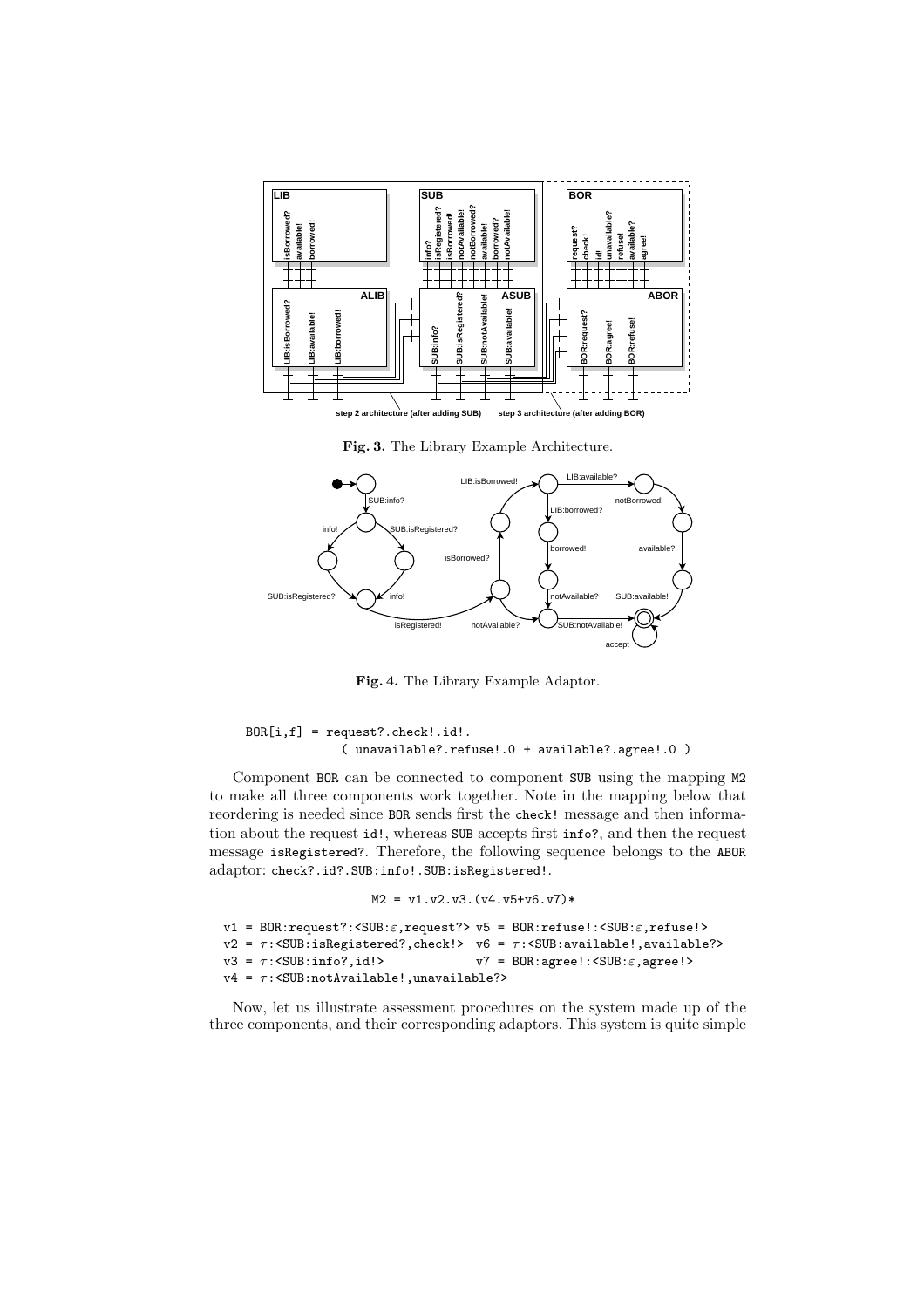(33 states, 60 transitions, and 25 labels) since the adaptation process has removed all incorrect interactions. External alphabet contains messages BOR:request?, BOR:agree!, BOR:refuse!, and also all the messages left observable in the previous steps, i.e., LIB:isBorrowed?, LIB:available!, etc. The synchronised alphabet contains all the remaining messages which are connected internally. In addition, the system is deadlock-free and verifies the following liveness property:

```
[true*](["BOR:request?"]
 (mu X. (<true> true and [not ("BOR:agree!" or "BOR:refuse!")]X)))
```
It states that messages BOR:request! are always followed after a finite number of steps either by a message BOR:agree? or BOR:refuse?. Basically, this means that all requests are always replied, which corresponds to the classic pattern "AG request⇒EF reply" encoded in  $\mu$ -calculus. This property was automatically checked using Evaluator the model-checker of CADP. Consequently, the BOR adaptor is validated, and the final correct architecture is as presented earlier on.

Let us now remove component SUB. This can be done for update purposes or just because the loan check is simplified not to take into account that the user has to be a subscriber. BOR is the only connected component added after SUB. A new mapping is given for component BOR to connect it directly to component LIB,  $M2' = v1.v2.v3.(v4.v5+v6.v7)* with vectors$ 

```
v1 = BOR:request?:\&LIB:\varepsilon,request?> v5 = BOR:refuse::\&LIB:\varepsilon,refuse.>v2 = \tau: <LIB:isBorrowed?, check!> v6 = \tau: <LIB:available!, available?>
v3 = \tau : \langle \text{LIB:} \varepsilon, \text{id} \rangle v7 = \text{BOR:agree} : \langle \text{LIB:} \varepsilon, \text{agree} \ranglev4 = \tau: <LIB: borrowed!, unavailable?>
```
The corresponding adaptor is computed, the new system assessed successfully, and we end up with a system made up of components LIB, BOR, and their respective adaptors. To check how the approach integrates in a complete development process, the system has been implemented in COM/DCOM using the adaptor models to obtain their code.

### 5 Related Work

Since Yellin and Strom's seminal paper [27], adaptation techniques [21, 14, 8] have been proposed to correct component mismatch building adaptors. In [11] we made significant advances with an approach supporting name mismatch, systemwide adaptation (more than two components) and event reordering. Yet, all these approaches require the computation of a global adaptor, which is costly, and none supports open systems, which prevents application to pervasive systems.

In [22], component wrappers are composed to augment connector behaviour. This has been revisited in [23], providing automation, but still with a centralised global adaptor as starting point, as for [4] where adaptor distribution is addressed. Several theoretical works have focused on the incremental construction of systems and dynamic reconfiguration [5, 3, 26]. However, these proposals only address syntactic adaptation (via name translation or morphisms) and cannot be used to solve behavioural mismatch. In [19], we have proposed a methodology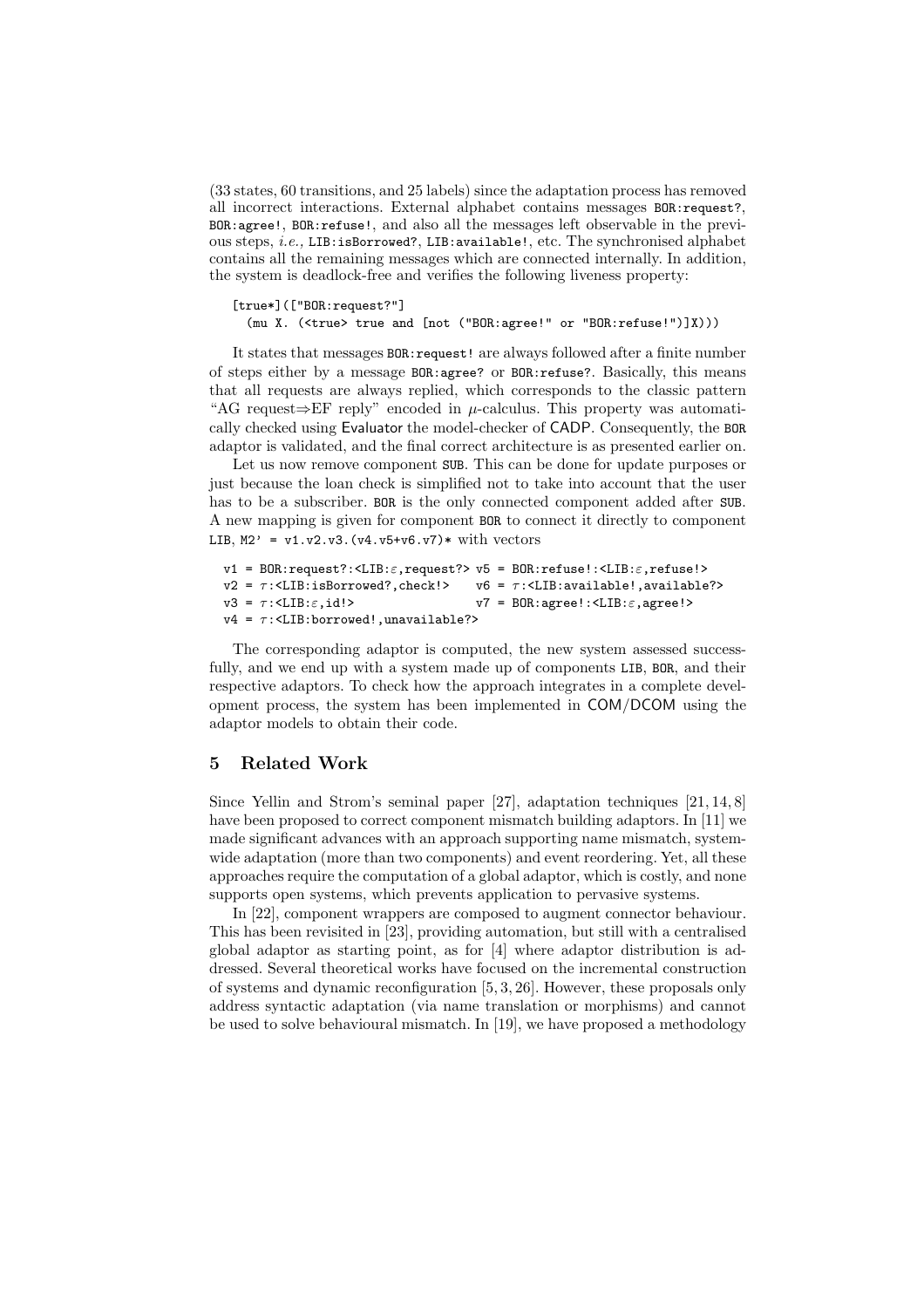to help designers in the incremental construction of component-based systems where adaptors are required. The definition of open systems, their composition and related adaptation algorithms were not supported. Incrementality was achieved using implicit vectors exporting in adaptors all the component services in order to make the design process compatible with adaptation as defined in [11]. This limits the application of [19] at design-time where the set of components to be integrated is known.

### 6 Conclusion

The integration of software components often requires a certain degree of adaptation. Adaptation approaches have addressed closed systems and the distribution of global adaptors but to our knowledge, none supports open systems. Thus, they are not well suited to systems where components or services may enter and leave at any time, such as pervasive ones. To address this issue, we have proposed here (i) a formalising of component-based open systems which thereafter supports, (ii) an extension of software adaptation to open systems, and (iii) an incremental integration process which avoids the computation of global adaptors. The adaptation solutions we propose are supported by a tool, Adaptor. In its current version, Adaptor can deal with both closed systems and open systems. This tool and its set of validation examples (approx. 70 examples, 25,000 lines of XML specifications) are freely available from [1].

Our main perspectives concern the application of our model-based adaptation techniques to service oriented architectures for pervasive computing. First, relations between adaptation models and implementation languages have to be studied. We have done some experiments using COM/DCOM but Web services are more relevant in this area. The combination of adaptation with semantic composition solutions such as [6] is also an interesting perspective to support not only behavioural but also semantic correctness. To end, end-user composition is a crucial issue in pervasive computing. The support in Adaptor for the use of other adaptation contract formalisms, as presented in Section 2.3 is therefore an interesting perspective.

Acknowledgements. This work has been supported by the French National Network for Telecommunication Research. Adaptor has been developed with S. Beauche. We thank M. Tivoli for the COM/DCOM encoding of the case study and C. Canal for fruitful discussions.

### References

- 1. The Adaptor tool (LGPL licence). Available from P. Poizat's Webpage.
- 2. G. Agha. Special Issue on Adaptive Middleware. CACM, 45(6):30–64, 2002.
- 3. N. Aguirre and T. Maibaum. A Logical Basis for the Specification of Reconfigurable Component-Based Systems. In Proc. of FASE'03, LNCS 2621. Springer.